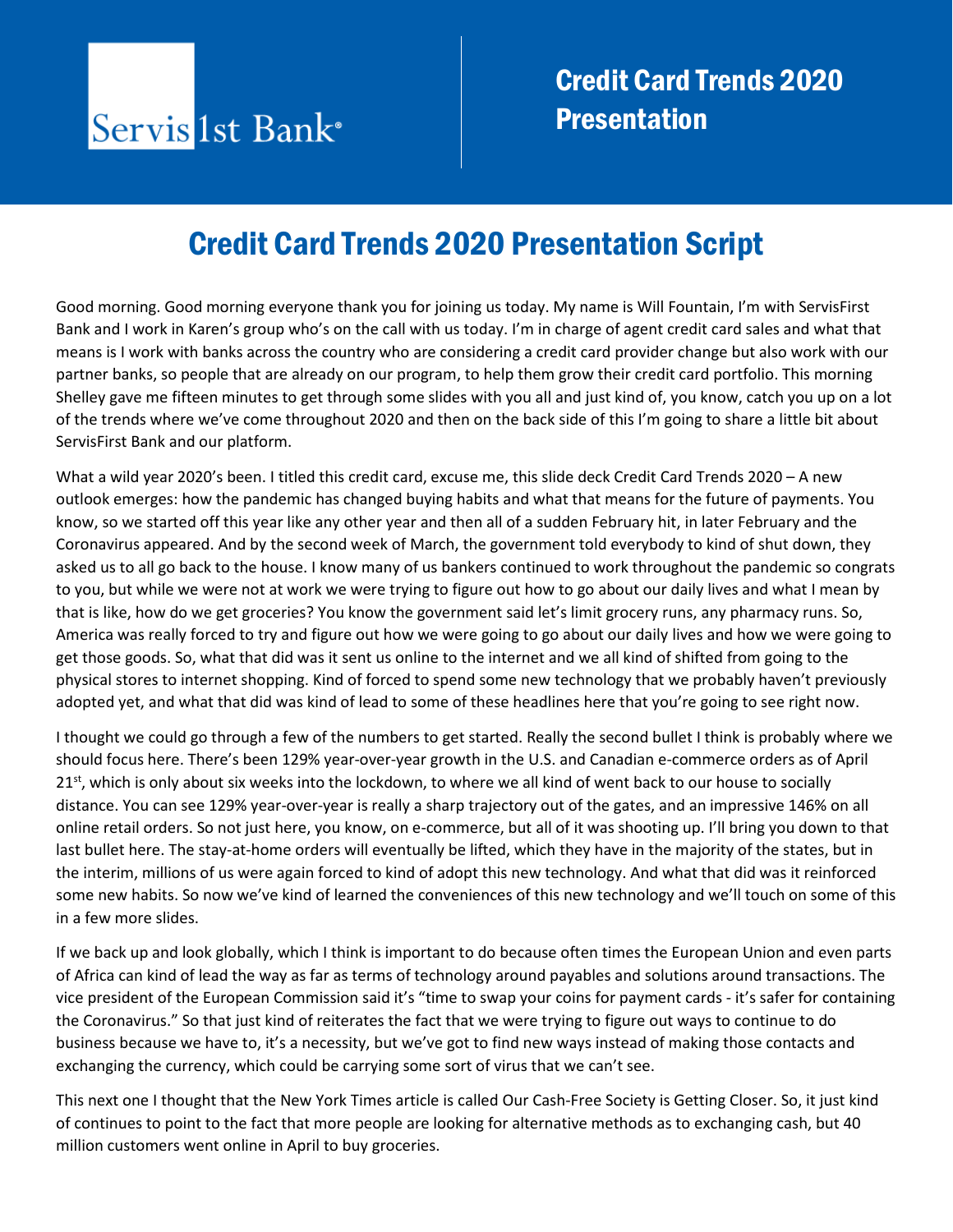#### **Credit Card Trends 2020 Presentation**

Flipping to the next slide. The top bullet here from Forbes, COVID-19 has massively accelerated the growth of ecommerce, according to an Adobe report which are these next two bullets. Total online spending in May hit \$82.5 billion. So, we're continuing to go out into that lockdown and kind of the new economy that we're trying to adopt to, and you can see the growth of online retail and online spending is continuing to shoot up. Pretty eye-opening here, Vivek Pandya with Adobe's Digital Insights, according to our data, it would've taken between 4 to 6 years to get to the levels we saw in May. So that is a tremendous growth in just a matter of a couple months where we leapfrogged a few years and kind of beat expectations as far as what online retail would look like. Then lastly, to kind of drive it home here, that bottom bullet we're seeing that signs of online purchasing trends formed during the pandemic may see permanent adoption. While buy online pick up in store, that's what BOPIS stands for, was a niche delivery option pre-pandemic, it's fast becoming the delivery method of choice as consumers become more familiar with the ease and the convenience and the experience.

This really kind of hit home to me. I grew up in Brewton, Alabama, which is down on the southern part of the state, and my mother was in town a few weeks ago visiting my grandchildren, or excuse me, her grandchildren, and I overheard her say to a friend, she said hey I may never you know, walk the isles again. I've learned how to order online groceries and I pull up to the store, they deliver them to the car, and I go home. I'm thinking in my head, as I'm kind of preparing these slide decks I was like, that's very timely right now because if my mother who is a young 70 in Brewton, Alabama is adopting this technology, pretty sure the majority of America's already there. I'm sure you all have seen it in your hometowns and where you work right now the way folks are transitioning to these new technologies and new conveniences. Now with all that said, economies are starting to open back up and we're excited about that, we've got college football coming up, but as we get back out into the economy, we're trying to figure out ways to not touch things. We're telling our kids, hey don't touch that. You know, hey, it's nice to see you but stay away. We're trying to figure out new ways to do business.

So, what that brings me to is this right here I thought are some pretty impressive ways folks are adopting. You know, I point out the wine windows in Italy just because I like wine and I think that's pretty ingenious. They brought these back from a century ago or so. The middle icon you see there, that's the QR codes. So when you're going to restaurants, and I'm going to restaurants around Birmingham, I'm starting to see these QR codes pop up where you can just take your cell phone and scan it and then your menus pop up on your cell phone, which makes you wonder why we've been passing around menus this whole time anyway. I think it's pretty ingenious. Then lastly, I would point out you know, just about everywhere I go at this point is saying hey, no cash, let's go credit cards or contactless payments. So, you can see that folks are trying to figure out how to reduce contact, and then also they're trying, they're kind of pushing you away from cash.

So that kind of leads us to the next point which is where we think the future of payments is going to go and that's going to be a contactless type payment. Right here from Businesswire.com, you can see that the global contactless payment size is expected to grow from 10.3 billion this year to over 18 billion in 2025. To the compounded annual growth rate at just right around 12%. So, we're going to see pretty significant growth over the next five years in the contactless payment. Really, the reason you're going to see it is because it's a different customer experience. I downloaded our bank card ServisFirst to my mobile wallet and so now when I pull up to gas stations or the grocery store I just kind of pick up my cell phone and scan it in front of the reader and it shoots me a text message that says hey, here's what you just spent, your transactions complete, and I move on. It's really a convenient method and I don't think I'll go back really if I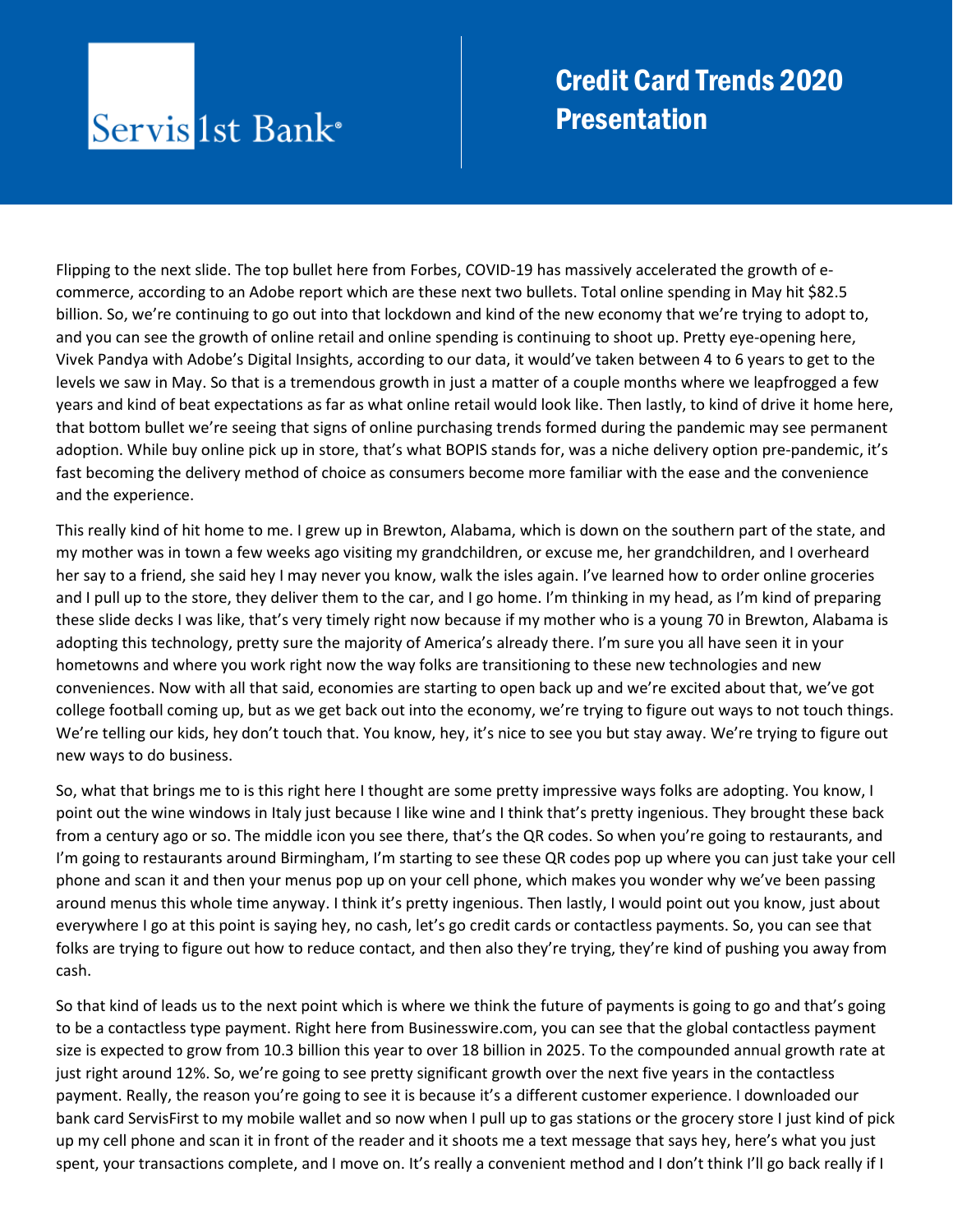#### **Credit Card Trends 2020 Presentation**

can avoid sticking a card into the machine, then I'm going to avoid it. Here are those machines right here. I think you'll probably see a little bit of a delay as far as merchants adopting this technology. That's just because there's a price hurdle, you know, kind of a barrier to entry and the merchant machines are catching up with the technology. Most of your credit card companies are there. If it's not contactless then it should be mobile wallet enabled at the very least. I think that's where we're going to be headed. Lastly, before I move into the next section, just wanted to point this out here according to Fool.com, both the millennials, gen x's, and the baby boomers, excuse me, all of them, are using cash back. That's their number one preferred card. You can see some of these others, retail/store specific, low interest rate, airline, balance transfers, but the cash back kind of floats to the top of all the research I could find. It's just cleaner that way. A lot of people just want the deposits back on their card, excuse me, their account or credits to their statement, and just cut out all the treasure hunt, if you will. Figure out how to spend that cash.

So, moving on, some things I would like to challenge you guys with today who are attending this call, is I'm going to ask you is your bank in position to participate in the economic shift? So, all this online retail, you can't pay cash for that, you have to have a card. It's our belief at ServisFirst Bank it should be a card with your bank logo on it. Your client should at least have that card in their wallet as an option. Then secondly, if you are issuing, and you have credit cards, are you happy with your current card provider? Are they providing the support you need and does their culture match your culture?

So, I'm going to spend a few minutes talking about what we do at ServisFirst Bank in these next few slides and then I'll open it up for questions. You can see that ServisFirst is a partner you can trust. We're very proud of the product and the platform we've built. Alabama Banking Association endorsed us earlier this year and that comes on the hills of the American Banker endorsement that we received in 2018 and you can see these other states have also decided to endorse us. We're proud of these endorsements, and we feel like they've selected us based on a number of criteria that kind of set us apart, some of that I'll touch on in just a few minutes.

One of the reasons they selected us is we have a pretty clean offering product to you. We've got some selections, excuse me, some options that you can choose from. You can see the top here is a full custom logo where we'll do the plastics, the applications, the website, card mailers, statements. All that's going to have your bank's brand on it. You can see it's a 90-day implementation period. Then we also have the custom logo program where we'll brand the cards and the card plastics and the applications but the rest of the information's going to have a card services reference. It's a great option for folks looking for a quicker turnaround time because it's only 30 days. So, we can get you up and running pretty quickly.

Part of our platform, what we do for our partner banks is we develop, fund, and execute any marketing or advertising campaigns based on your input. So, you'll help us craft the language, craft the documents that will get your client's attention and capture their – capture your audience's attention I should say. We're going to manage and staff a portfolio team, management team, assigned to your bank to help take care of any issues and be your main points of contact. We'll do all the underwriting and card servicing activities. We'll provide reports to you monthly to show you how we're doing as a team, and then also we'll provide the revenue share to you quarterly. We are available for on-site meetings to train your staff and actually go on calls with you when we're talking about the purchase card product, which I'll touch on in a few minutes.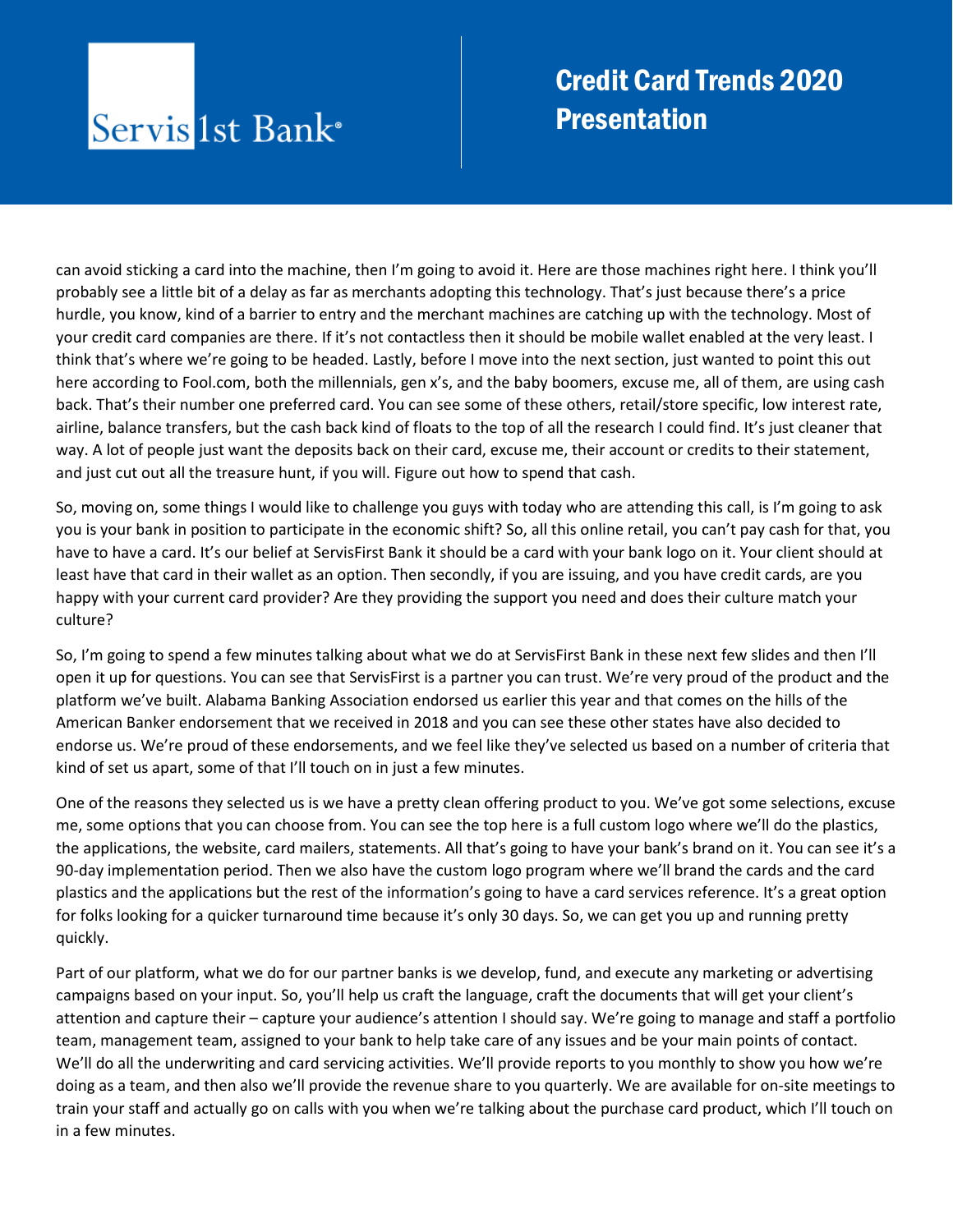#### **Credit Card Trends 2020 Presentation**

So, on our program you can design your own card if you have the artwork, we appreciate that, and we'll help get that card designed for you or you can select from a stock sample of cards. About our products – I mentioned earlier, we keep it simple. We have two consumer products. One's a no annual fee, no cash back. One's a small annual fee with a 1% cash

back. That's your two options for consumer. Then you have two options for business. You can see we have a very similar product offering. No annual fee, no cash back, or a small annual fee for a 1% cash back. Clean and simple. So, your customer facing folks don't have a lot to memorize or to learn, it's pretty straightforward.

In addition to these four products, we also have a commercial purchasing card program. If you're not familiar with that, I would recommend you spend some time learning up on it because it has been a game-changer for community banks. Typically, it's been reserved for the large, middle market businesses. Now it's starting to reach out to the medium to small businesses and community banks are able to offer this program. It's a great product for banks who are looking for another tool for their toolkit and it's been a great growth product for our bank as well as a lot of our partner banks because you're offering technology that previously hadn't been available most likely to some of your clients. This technology looks and feels a lot like a regular credit card, but it comes with a software piece on the back side where you can customize an additional website. You can allow the folks, your commercial clients, to control spending by setting individual card limits or controlling where the cards operate via the merchant category codes. They can make changes in real time, they can see balances in real time, spend in real time. A lot of control, a lot of functionality. What you're essentially doing is you're empowering your commercial clients to take full control of their credit card platform, but then again, you're not cutting them loose. We're going to be around to help them as far as it comes to any issues that may arise. We're going to assist them in building out their GL codes and mapping some of the data, excuse me, digital expense reports. You can remote capture receipts. So, it's really a great tool for folks who are in that need and there's a lot of people in need because the more people we talk to our commercial clients, we're really seeing a large adoption rate of that product. It's been a fun one to talk about.

So, another thing that sets us apart probably is our attention to customer service. So, we have a 24/7 call center that's available for all of your cardholders. We also provide a backup layer of customer service for your bankers. So, we have a number established in a call center right here in Birmingham. If your bankers have an issue, a client's with them, we would encourage you to call us and you get a live agent. We can have, excuse me, we do have VPN access to the main frame so we can handle any issues that arise with a credit card and we would like to be your first layer of customer service.

Another reason we feel like we've been selected by all of these banking experts is that if we underwrite a credit line for your commercial client, we will share 20% of the profit. So, it's pretty clean, it's very fair. If for some reason we can't get comfortable with the credit then we will allow you to underwrite it where you would assume the credit and the fraud risk, but it turn, we're going to pay you 80% of the net profit. So, we're hoping that compensates you for the additional risk that you carry and we're hoping that that option allows you to serve your clients if for some reason we can't get comfortable.

This next slide is just an example of income calculations. It looks a lot like the report we would share with you on a quarterly, excuse me, a monthly basis, and then we would pay the revenue quarterly. Again, just kind of pulling some of the reports that we can provide to you. Before I let you go, I would say the consumers, and the business cards, we also